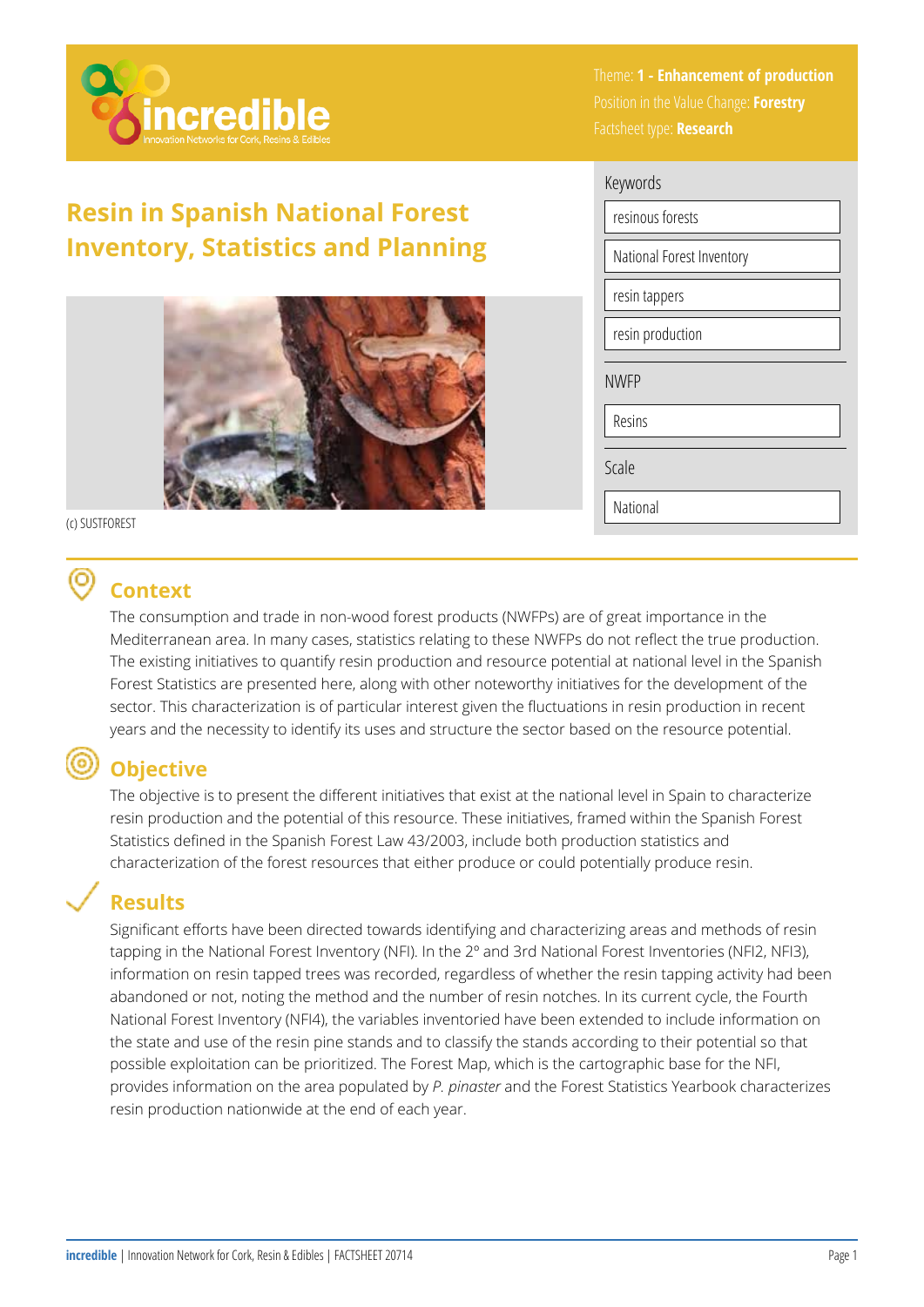### **Recommendations**



Worthy of mention among the initiatives in the Spanish Forest Policy is the Socioeconomic Activation Plan of the Forest Sector (PASSFOR), which establishes recommendations to address the main structural problems of the resin sector: smallholder structure, high extraction costs and sudden price fluctuations that decrease the competitiveness of the sector. Among the initiatives proposed by PASSFOR are: (i) To promote associativism and cooperativism among resin producers; (ii) to support the creation of an inter-professional resin organization and promote and encourage the signing of contracts between producers and industry; (iii) to propose the recognition of a legal, labour and fiscal status for resin tappers to promote the orderly extraction of resin; and (iv) to promote training and information for interested agents.

# **Impacts and weaknesses**

The resin sector is poorly structured. PASSFOR initiatives provide key tools to promote its articulation. It is important to determine the potential of this natural resource and its characteristics in order to plan its exploitation and commercialization in the medium term (strategic planning). The monitoring of the different statistics helps us to characterize the resource and its exploitation. To complete the analysis, other models need to be developed.

#### **Future developments**

The new data recorded in the NFI4 are being analyzed and production models are also under development that allow resin production to be predicted based on climate data and stand variables inventoried in the NFI. These models would allow the current national production of resin to be estimated in a harmonized way, as well as to estimate the potential national production.



Resin tapping forest stand. (c) Sven Mutke